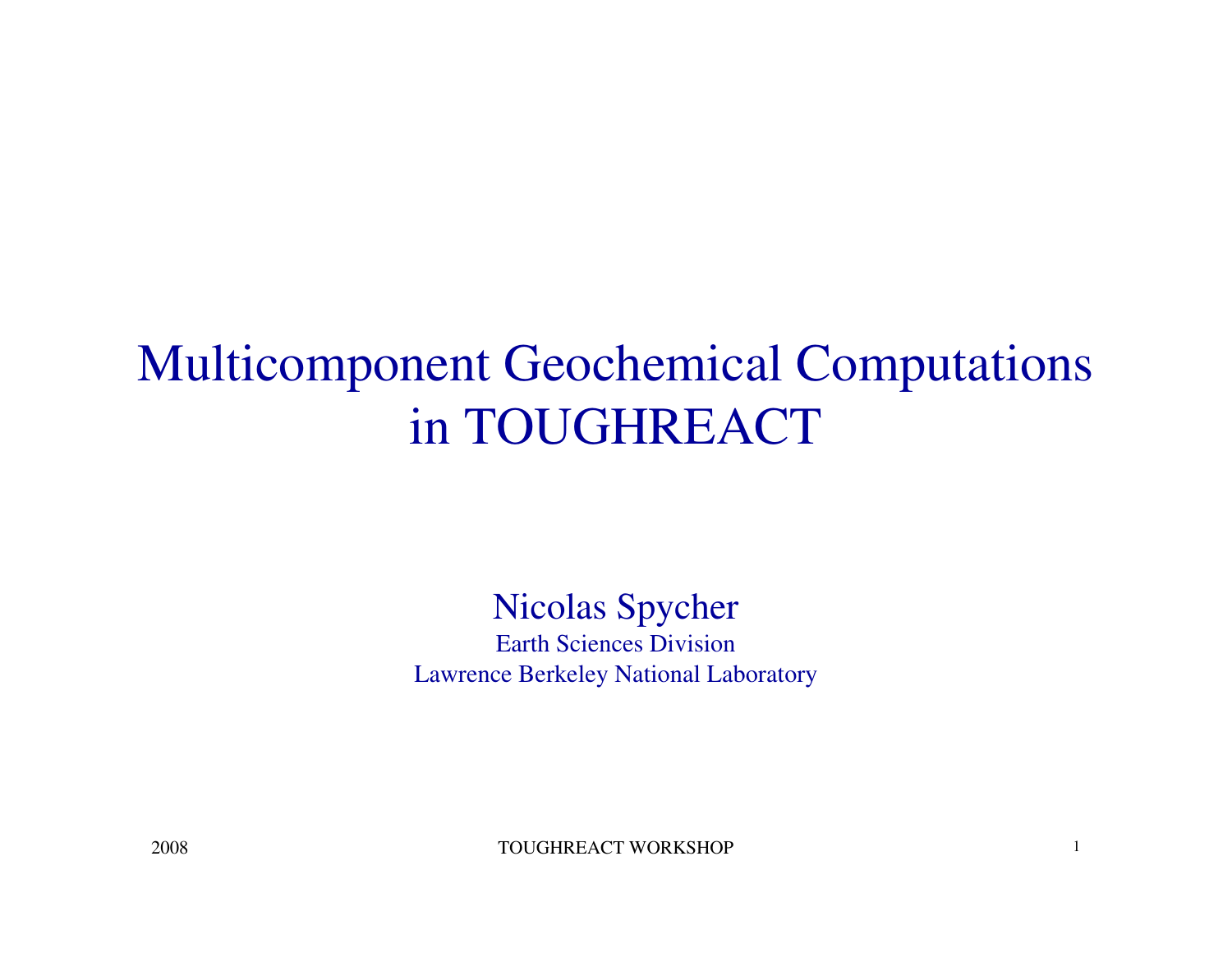



- • Introduction of reactive chemistry into TOUGH2
- $\bullet$  Reactions between gas - aqueous solid phases, equilibrium or kinetics
- • General database for minerals, aqueous and gaseous species
- •Porosity and permeability change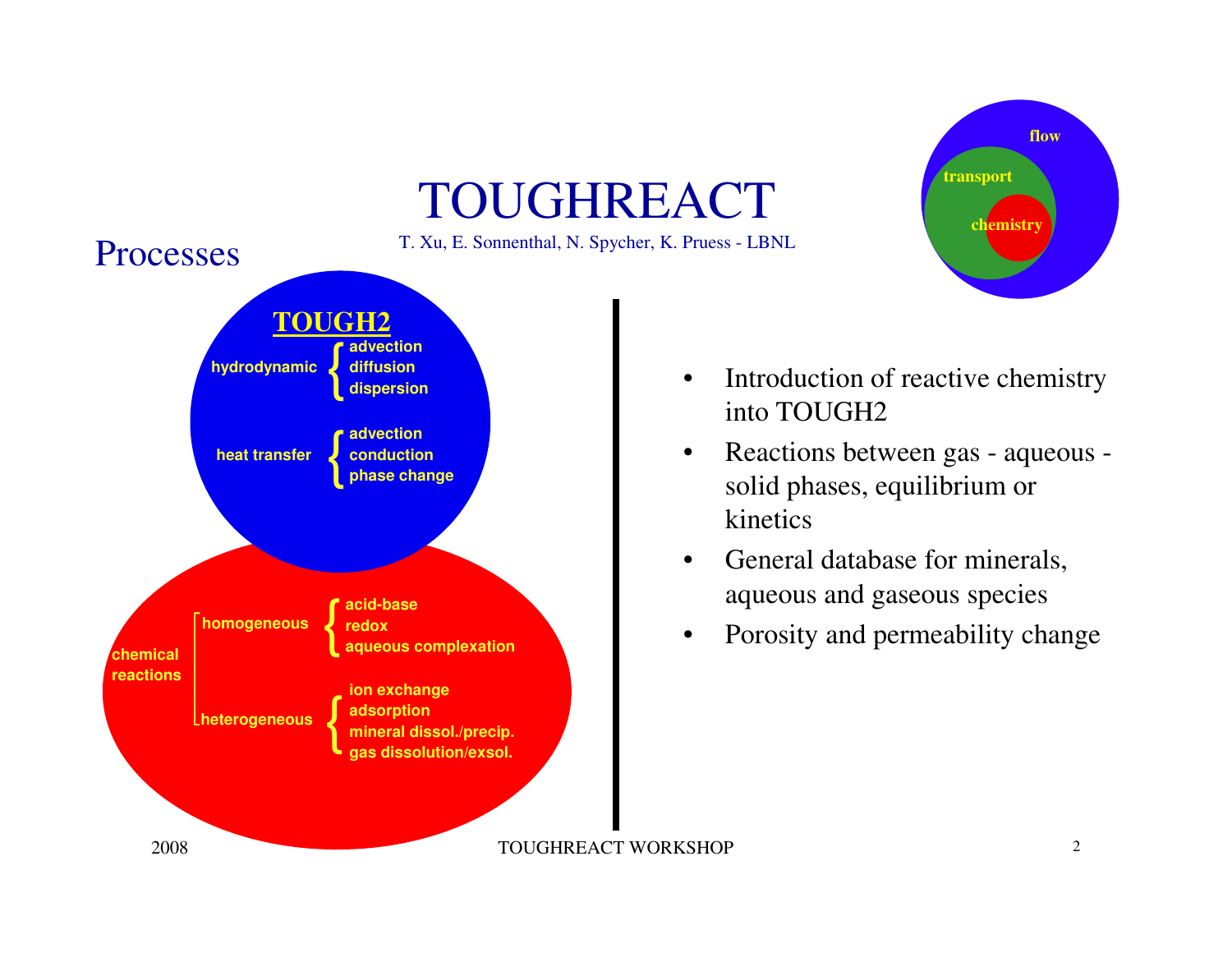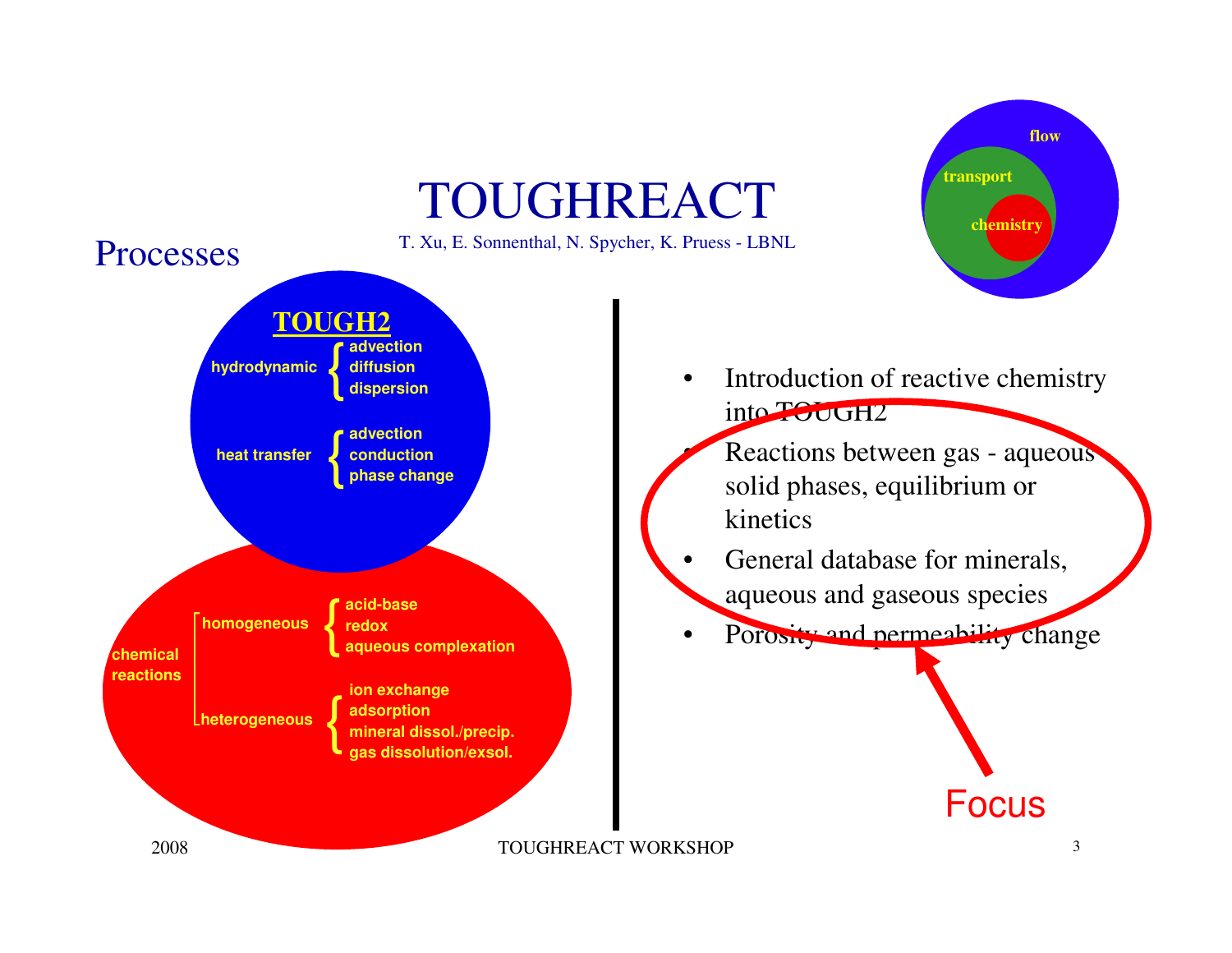#### Reactive Transport Computational Approach

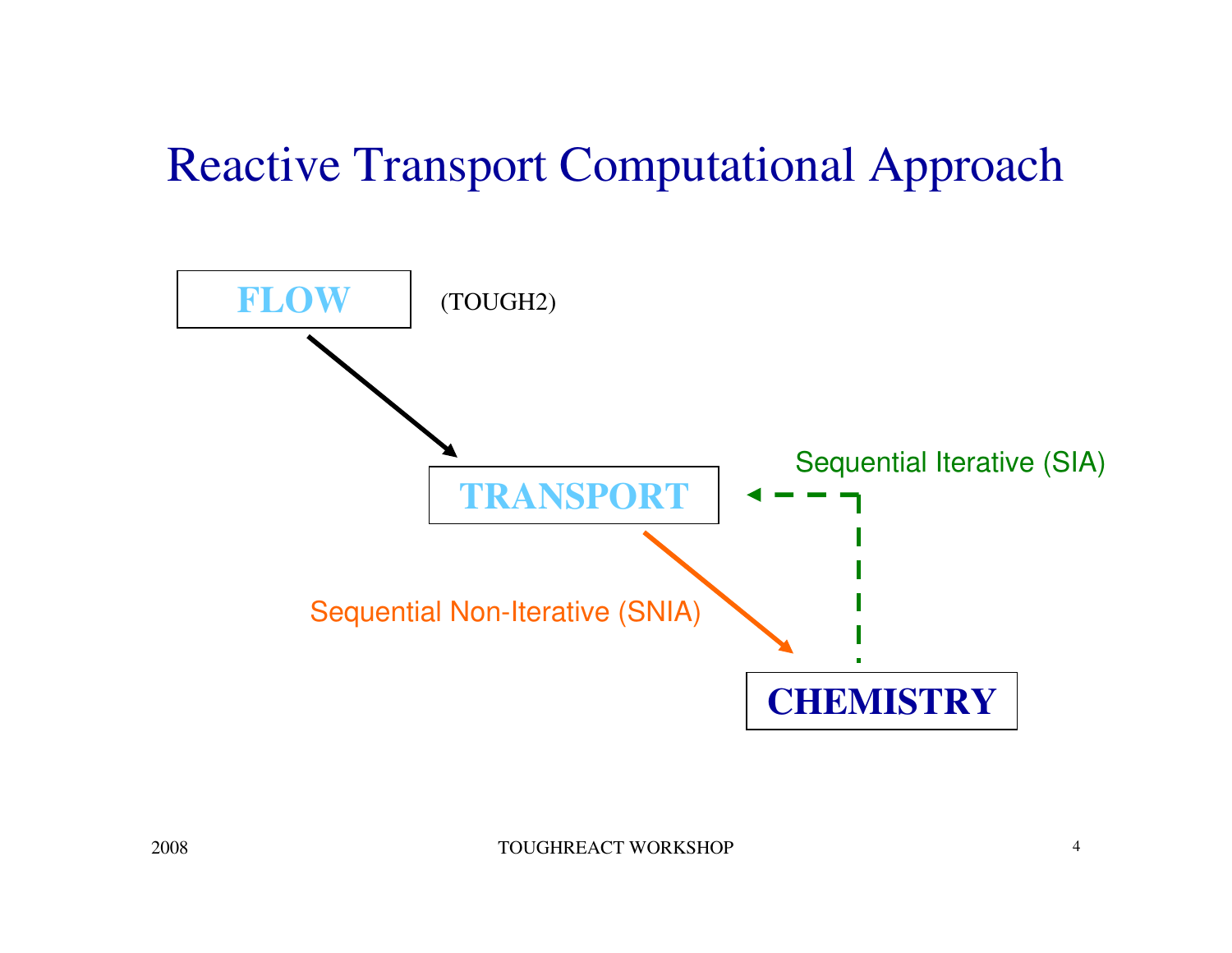# Multicomponent Chemical System

- Multicomponent Reactions (water must be present)
	- Aqueous Species
	- Minerals
	- Gases
	- Exchange Species
	- Surface Complexes (v2.0 beta)
- Aqueous Speciation: equilibrium (v2.0 beta with kinetics)
- Surface Complexation/Exchange: equilibrium
- Mass Transfer:
	- Minerals: equilibrium or kinetic constraints
	- Gases: equilibrium
- External Thermodynamic Database: reaction stoichiometries, equilibrium constants, activity coefficient data, etc.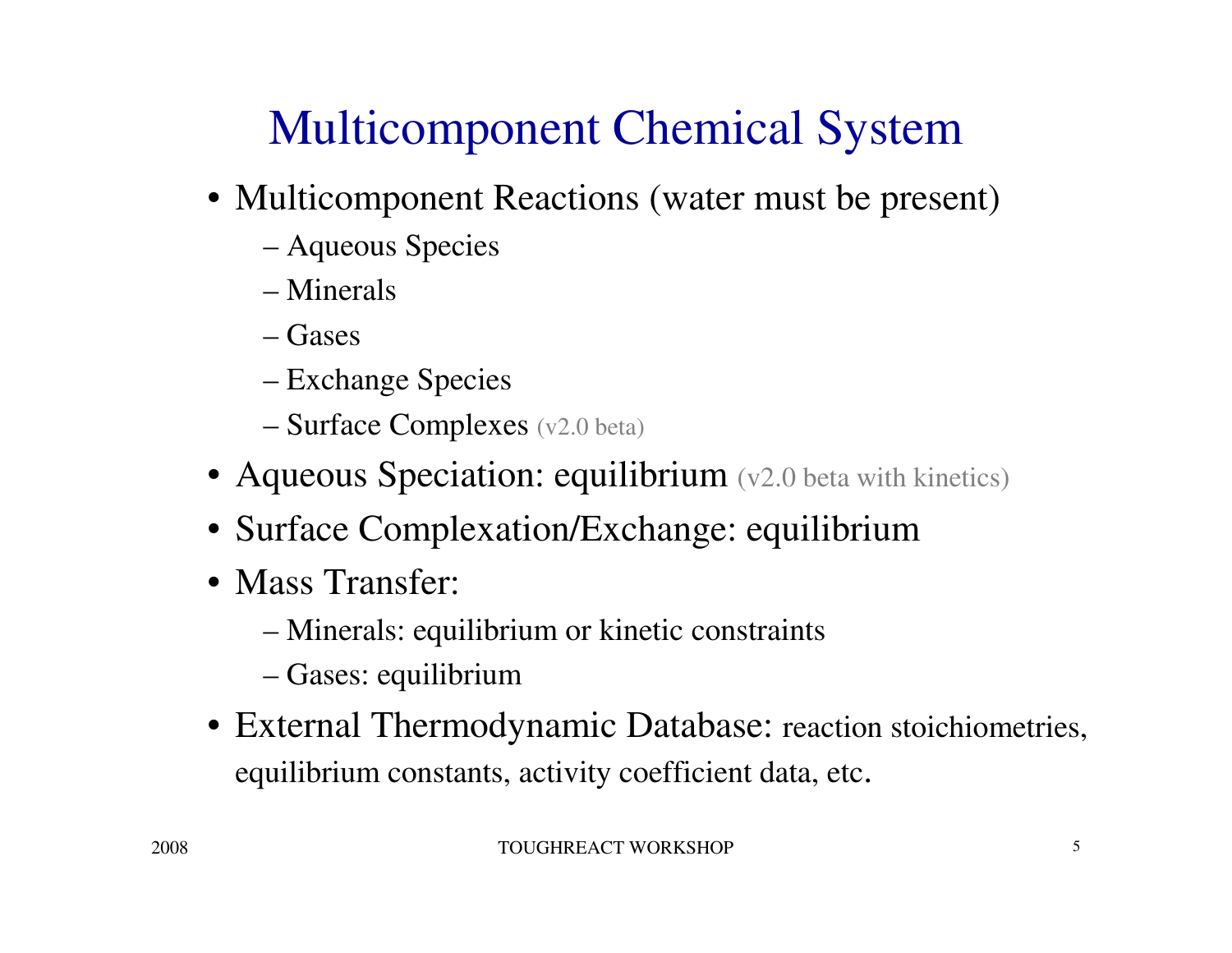### Geochemical Computations - General

- Chemical system definition
	- Temperature and Pressure
	- Total aqueous concentrations (e.g., analytical)
	- Mineral amounts (0 for potential secondary phases)
	- Gas partial pressures (optional, unsaturated medium)
- Numerical approach: mass balance/mass action
	- Primary aqueous species (actual unknowns)
	- Derived species (functions of primary species mass action)
		- Secondary aqueous species (ion pairs, complexes)
		- Minerals
		- Gases
	- Newton-Raphson iterative procedure
		- Solve for concentrations of primary species and kg water
		- Derive all other concentrations, mineral amounts, and gas partial pressures from mass action laws involving primary species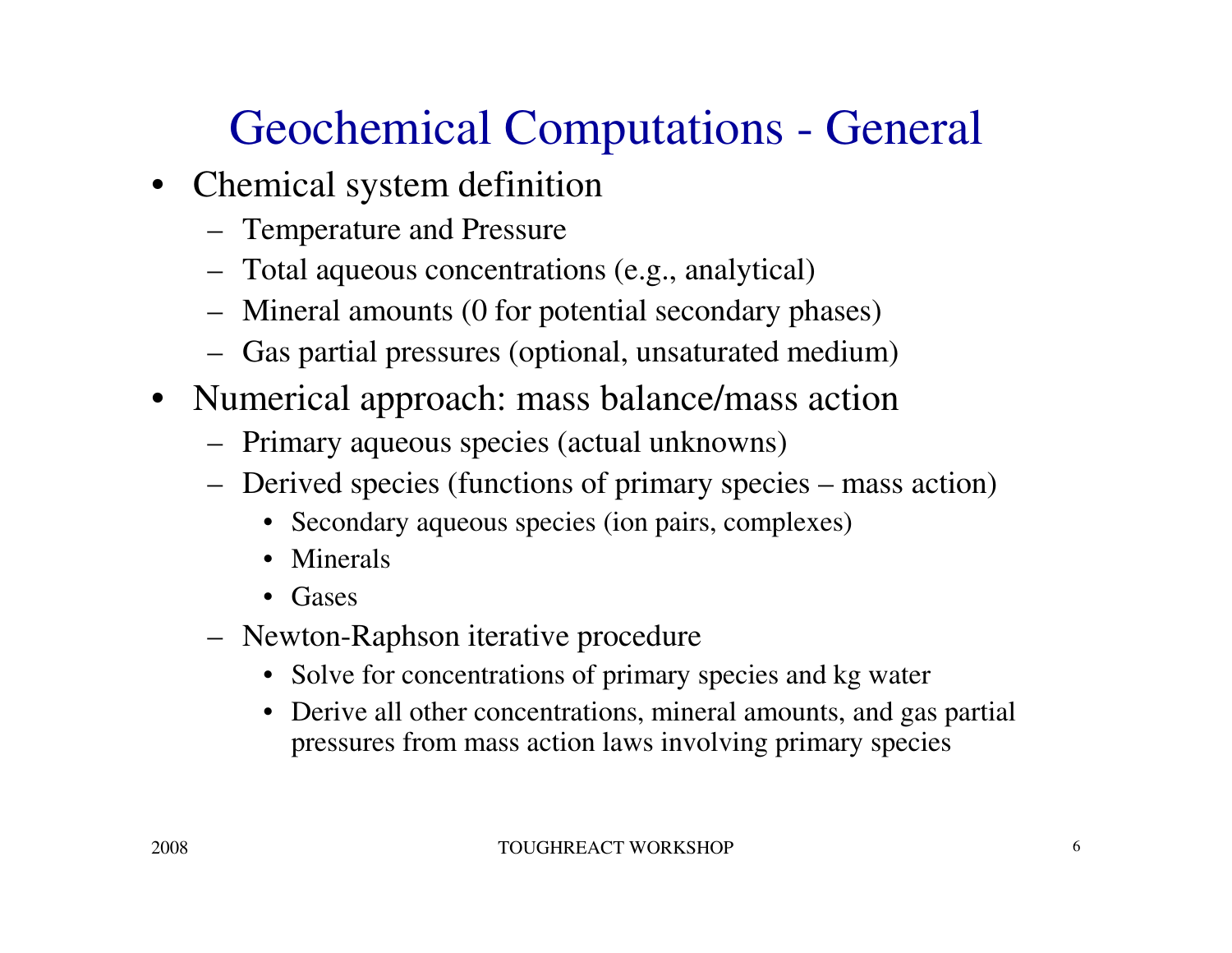#### Example Chemical System

- Components of interest:
	- O, H, Na, Cl, Ca, S, C
- Primary species reflecting the components:
	- $H_2O$ , H<sup>+</sup>, Cl<sup>-</sup>, Ca<sup>+2</sup>, Na<sup>+</sup>, SO<sub>4</sub><sup>-2</sup>, HCO<sub>3</sub><sup>-</sup>
		- Best to use primary species representing dominant species
		- $H_2O$  and H<sup>+</sup> always primary species in TOUGHREACT
- Secondary aqueous species
	- OH<sup>-</sup>,  $CO_3^{-2}$ , HSO<sub>4</sub><sup>-</sup>, CaHCO<sub>3</sub><sup>+</sup> etc... (automatic selection or specified)
- Minerals (specified input)
	- Calcite (CaCO<sub>3</sub>), Gypsum (CaSO<sub>4</sub>) etc...
- Gases (specified input)
	- $CO<sub>2(g)</sub>$ , HCl<sub>(g)</sub> (Note, H<sub>2</sub>O<sub>(g)</sub> is handled by flow EOS modules!)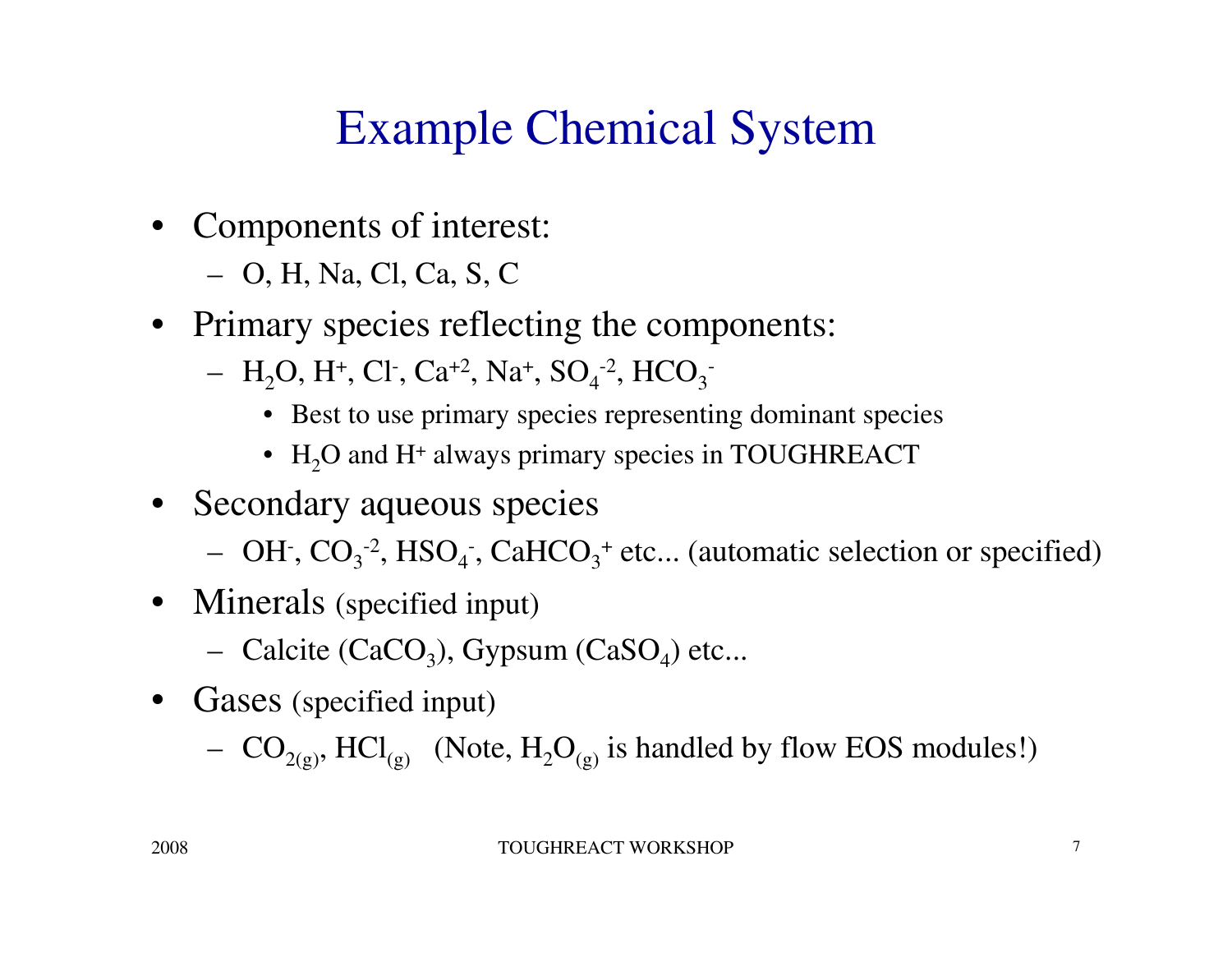#### Mass-Action Equations

- •Expressions in terms of primary species only
- •Secondary aqueous species  $(a_i = \gamma_i \times m_i)$ 
	- $OH$  + H+ = H<sub>2</sub>O  $K_{\text{OH}} = a_{\text{H2O}} / (a_{\text{H+}} \times a_{\text{OH}})$  $HSO_4^- = H^+ + SO_4^{-2}$  $K_{\text{HSO4-}} = (a_{\text{H+}} \times a_{\text{SO4-}}) / a_{\text{HSO4-}}$  $CO_3^{-2} + H^+ = HCO_3^{-1}$  $K_{\text{CO3--}}=a_{\text{HCO3-}}/(a_{\text{H+}} \times a_{\text{CO3--}})$  $CaHCO<sub>3</sub><sup>+</sup> = Ca<sup>+2</sup> + HCO<sub>3</sub><sup>-</sup>$   $K<sub>CaHCO3</sub> = (a<sub>Ca++</sub> × a<sub>HCO3</sub>) / a<sub>CaHCO3</sub>$
- Minerals

$$
CaCO_{3(s)} + H^+ = Ca^{+2} + HCO_3^- \quad K_{\text{calcite}} = (a_{\text{Ca++}} \times a_{\text{HCO3-}}) / a_{\text{H+}}
$$

$$
CaSO_{4(s)} = Ca^{+2} + SO_4^{-2} \qquad K_{\text{gypsum}} = a_{\text{Ca++}} \times a_{\text{HCO3-}}
$$

• Gases  $(f_i = \phi_i \times P_i)$  $CO_{2(g)}$ + H<sub>2</sub>O = HCO<sub>3</sub><sup>-</sup> + H<sup>+</sup>  $K_{CO2} = (a_{H+} \times a_{HCO3}) / (f_{CO2} \times a_{H2O})$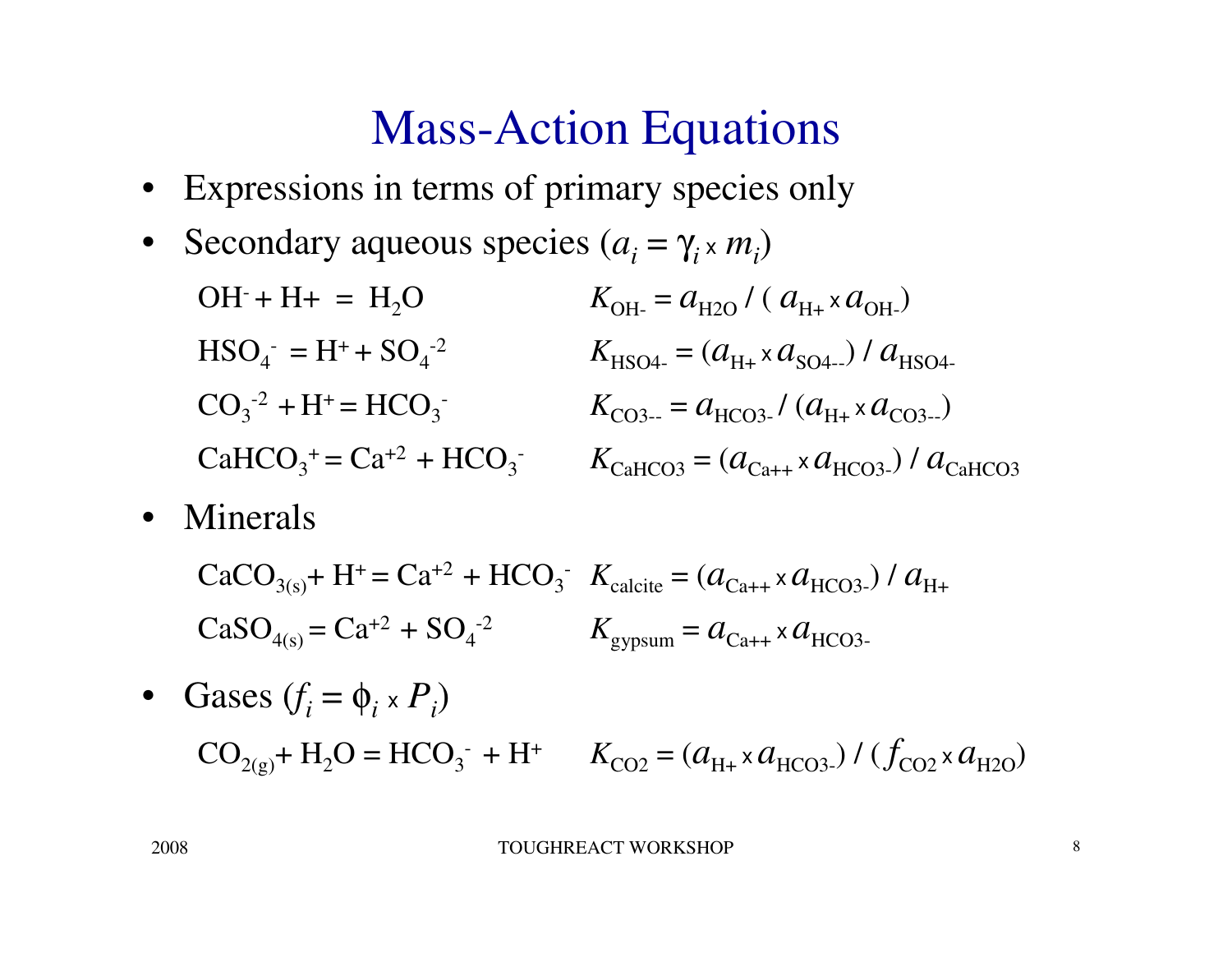#### Mass-Balance Equations

- $\bullet$ Total moles ( $M<sup>t</sup>$ ) in terms of molal concentrations (mol/kg<sub>w</sub>)
	- Solutes $M_C^t = \{[HCO_3^-] + [CO_3^{-2}] + [CaHCO_3] ... \} \times kg_w + \Delta n_{\text{calcite}} + n_{CO2(g)} + ...$  $M_{H+}^t = \{ [H^+] - [OH^-] - [CO_3^{-2}] + [HSO_4^-] + ... \} \times kg_w - \Delta n_{\text{calcite}} + n_{CO2(g)} + ...$  $M_{Ca}^t = \{ [Ca^{+2}] + [CaHCO_3^+] + ... \} \times kg_w + \Delta n_{calcite} + \Delta n_{gypsum} + ...$ substitute mass action (in terms of  $\gamma$  and  $m$ )

- Solvent (water, after Reed 1982 GCA)  
\n
$$
M^{t}_{w} = \{55.505 + [...] + ...\} \times kg_{w} + \Delta n_{w} - n_{CO2(g)} + ...
$$

- $\bullet$ Minerals – incremental change  $\Delta n_m$  (in moles) Kinetics: $\therefore$   $\Delta n_m = R \times \Delta t$   $R =$  kinetic rate (positive = dissolve) Equilibrium: solve for ∆*<sup>n</sup><sup>m</sup>* by adding mass action eqn (negative = dissolve)
- $\bullet$ Gases, at equilibrium – total moles  $n_i$  (change + initial) From gas law:  $P_iV = n_iRT$  with gas concentration =  $n_fV$  and  $P_i$  from massaction law (ideal, *P* <sup>=</sup>*<sup>f</sup>* , except with ECO2 module)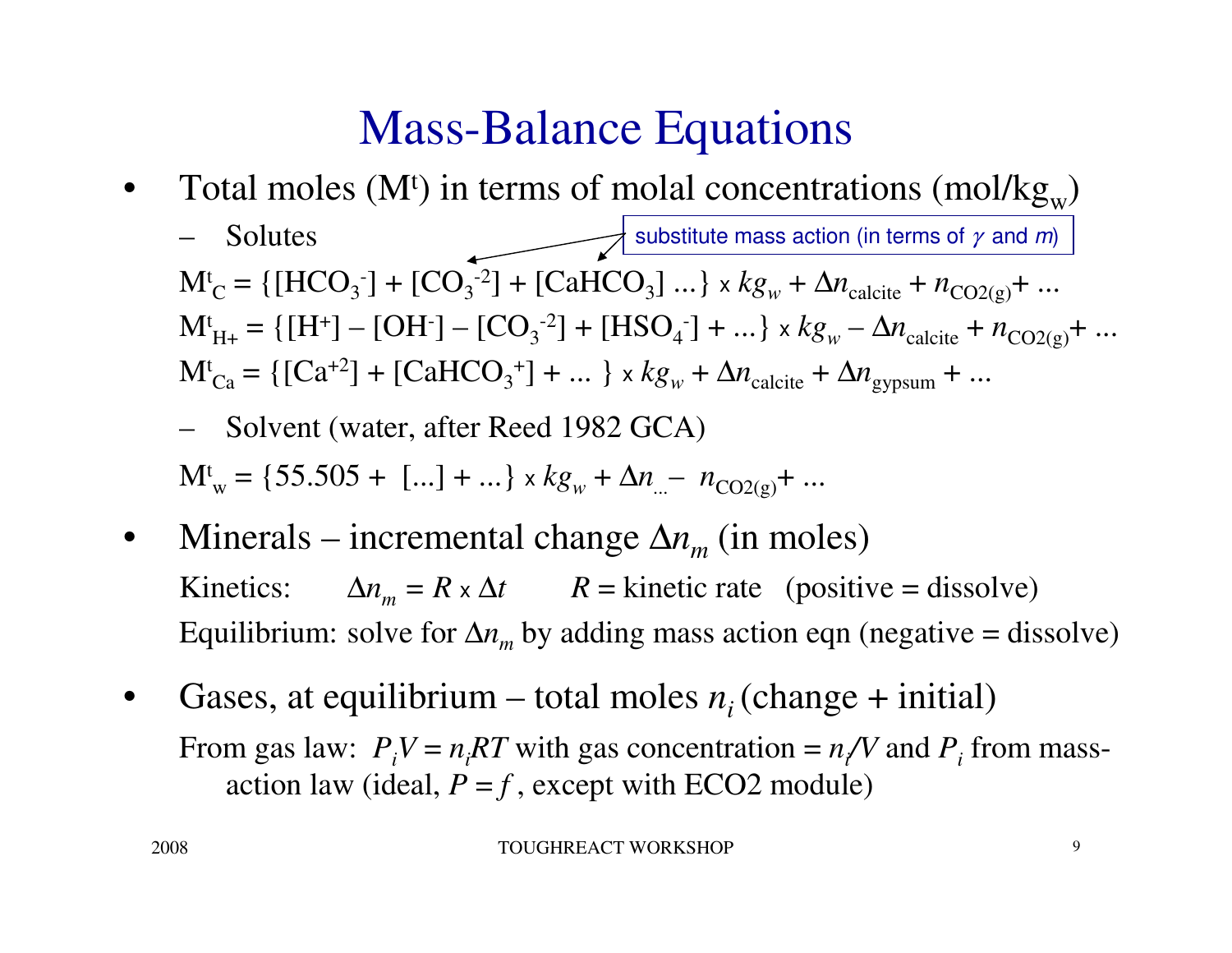#### Activity Coefficients Calculations

• Charged species and water:

Extended Debye-Hückel (Helgeson et al., 1981 AJS)

- Assumes predominant ions are Na<sup>+</sup> and Cl-
- Careful above ionic strength 1 molal for non Na-Cl dominant waters!
- Not bad to  $\sim$  6 m for <u>pure</u> NaCl solution
- Remove  $\text{NaCl}_{(aq)}$  (derived species) in the database!
- Watch! D-H  $a_0$  values are calculated from input effective radii in database (different from more standard "b-dot" equation)
- Neutral species:
	- Optional Setchenow equation:  $log(γ) = (const) \times (ionic strength)$ , otherwise  $\gamma$  values are set to one
	- Dissolved gases: Drummond (1981 unpubl. Ph.D. Penn State)
- Unreleased beta-version with Pitzer ion-interaction model for concentrated solutions (Zhang et al., 2006)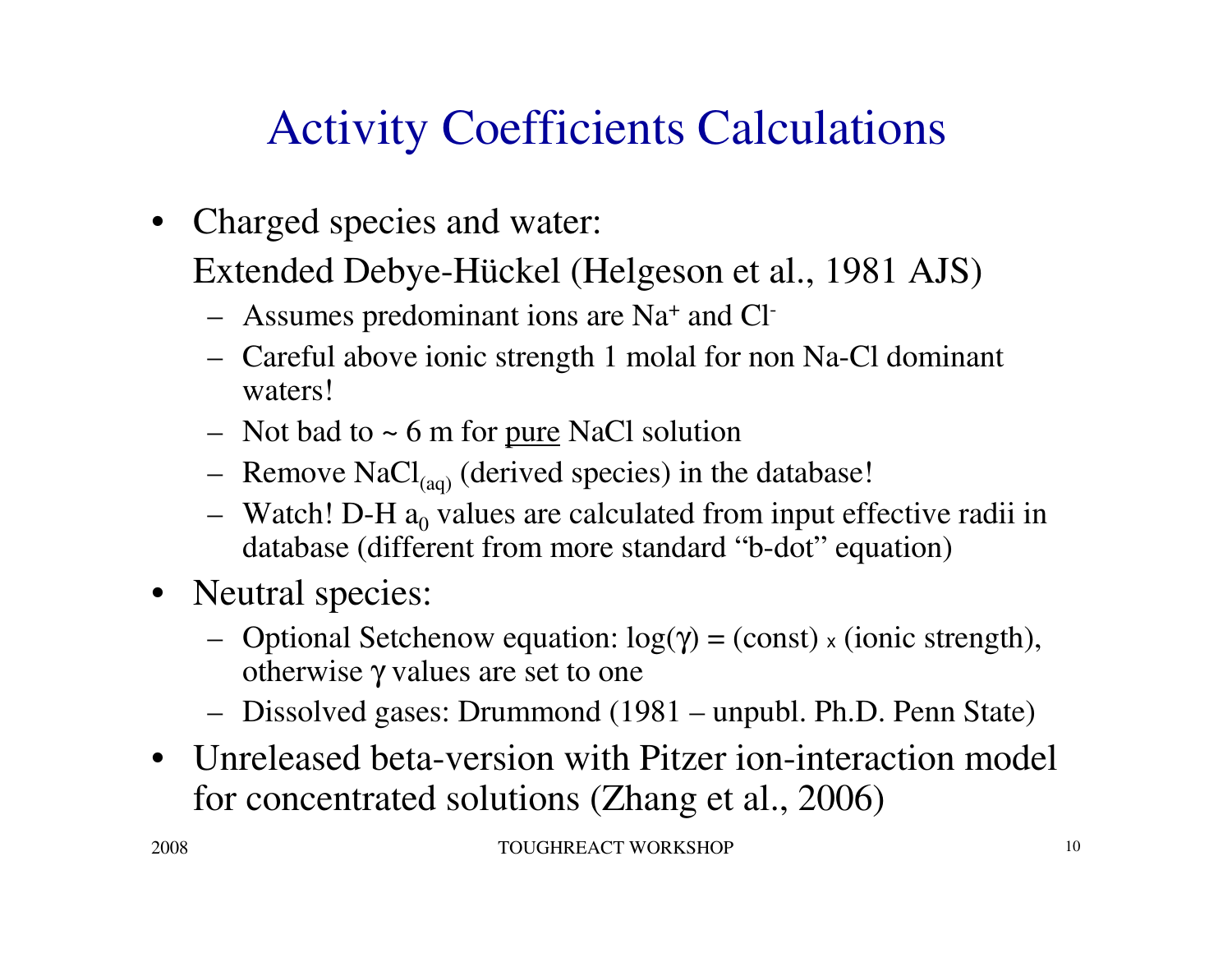#### Redox Reactions

- Same approach as non-redox reactions if:
	- Unique redox couple (i.e., donor and acceptor) is defined with two primary species. For example:
		- $\rm{H}_{2}O$  and  $\rm{O}_{2}$  (preferable if dealing with mostly oxidized systems)
		- $SO_4$  and  $HS$  (preferable if dealing with mostly reduced systems)
	- Electron transfer is balanced using the specific redox couple in all reactions of the database (i.e., no free electrons!).
- Example:
	- Primary species: Fe<sup>+3</sup>, H<sub>2</sub>O, O<sub>2(aq)</sub>, etc... (with Fe<sup>+2</sup> as secondary species)  $Fe^{+2} + 0.25O_{2(aq)} + H^{+} = Fe^{+3} + 0.5H_2O$
	- Primary species:  $Fe^{+2}$ ,  $SO_4$  and  $HS^-$ , etc... (with  $Fe^{+3}$  as secondary species)  $8Fe^{+3} + HS^{-} + 4H_2O = 8Fe^{+2} + SO_4^{-} + 9H^{+}$
- Utility provided to "switch" the redox couple in the database
- $\bullet$ Unreleased v2.0 beta with redox disequilibrium (Xu, 2006)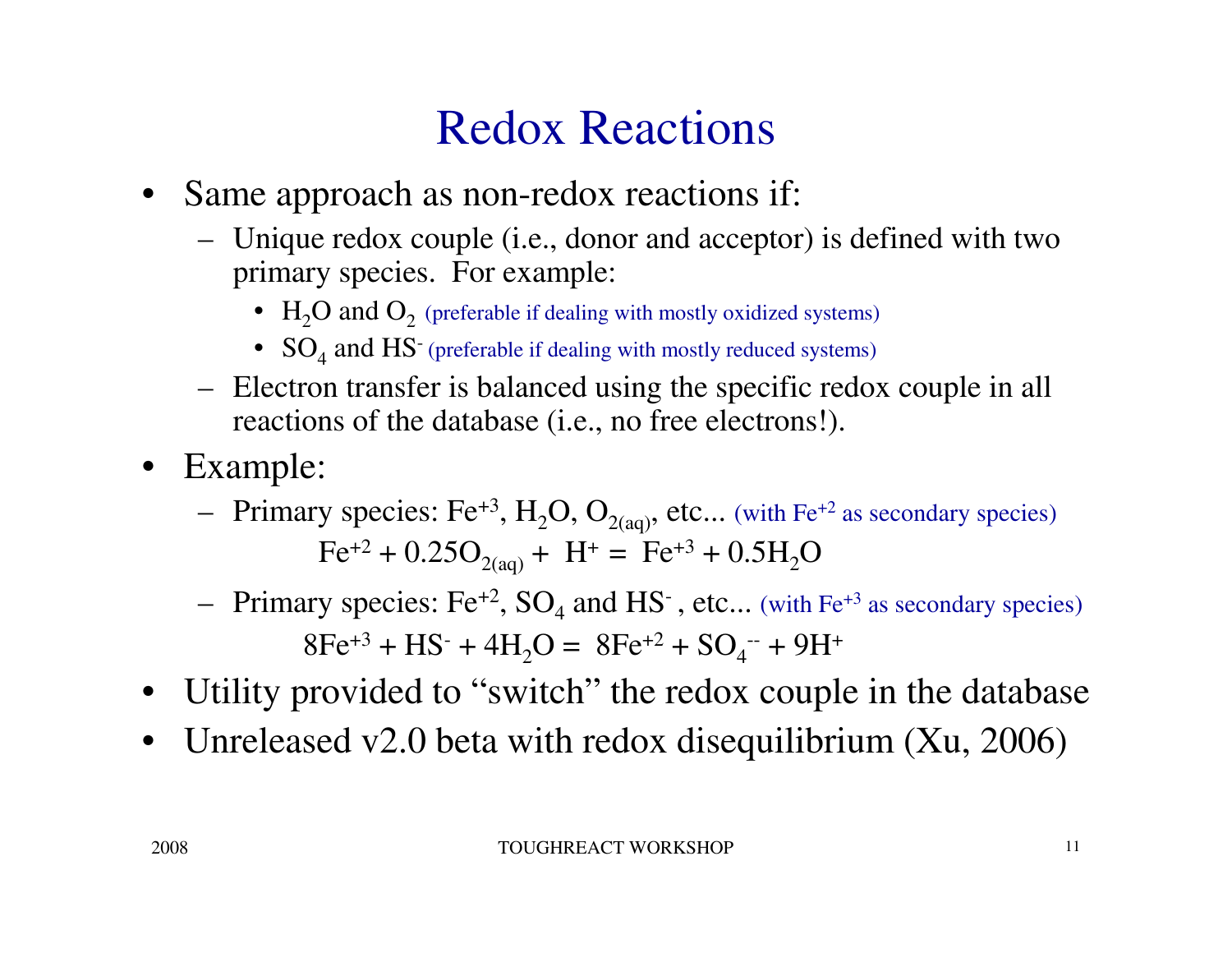#### Thermodynamic Data

• log(*K*) values for mass-action equations and D-H parameters for activity coefficients are calculated as functions of temperature  $(T_K, Kelvin)$  from coefficients read in external database for given reaction stoichiometries

 $a + \ln(T_K) + b + cT_K + d/T_K + e/T_K^2$ 

#### • **Watch!!!! Crucial for confidence in results!**

- Quality/consistency of log(*K*) data
- Applicability of activity coefficient model
- Consistency between activity coefficient model and types of secondary aqueous species and their  $log(K)$  values
- DO NOT use supplied database as black box!
- $\bullet$ Understand the data you are using (trash in  $=$  trash out)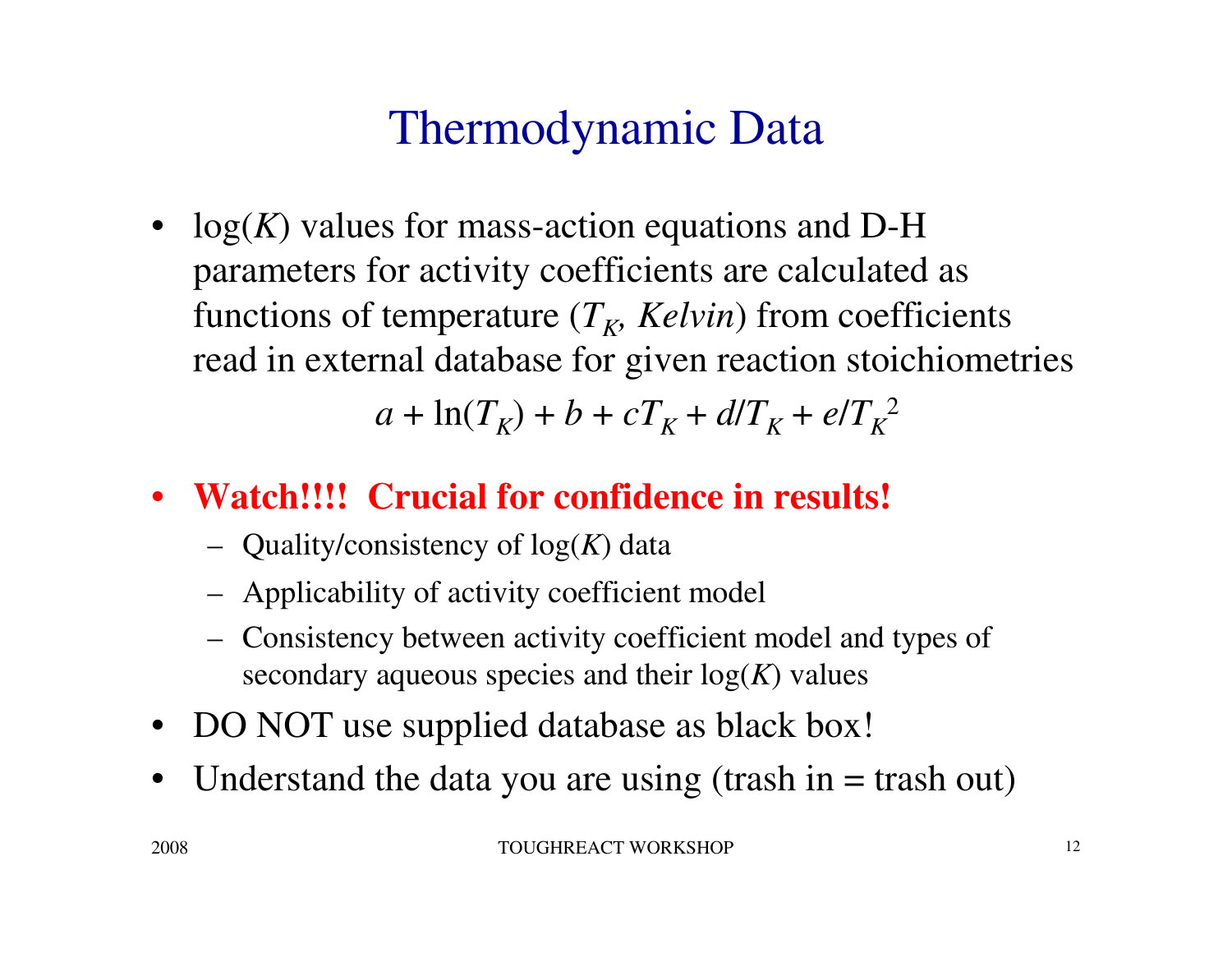#### Kinetic Data

$$
Rate = \pm kA_m \prod_i a_i^p \left[ \left( \frac{Q}{K} \right)^m - 1 \right]^n
$$

(e.g., Steefel and Lasaga, AJS, 1994)

• Rate constant *<sup>k</sup>*

$$
k = k_0 \exp\left[\frac{-E_a}{R} \left(\frac{1}{T} - \frac{1}{298.15}\right)\right]
$$

- Surface area *A<sup>m</sup>*
- Equilibrium constant *<sup>K</sup>*

Q is ion activity product,  $a_i$  are individual activities (e.g.,  $H^+$ ) Equilibrium at  $Q/K = 1$ , dissolution at  $Q/K < 1$ , precipitation at  $Q/K > 1$ 

# Large uncertainty in *Am* and *k* !!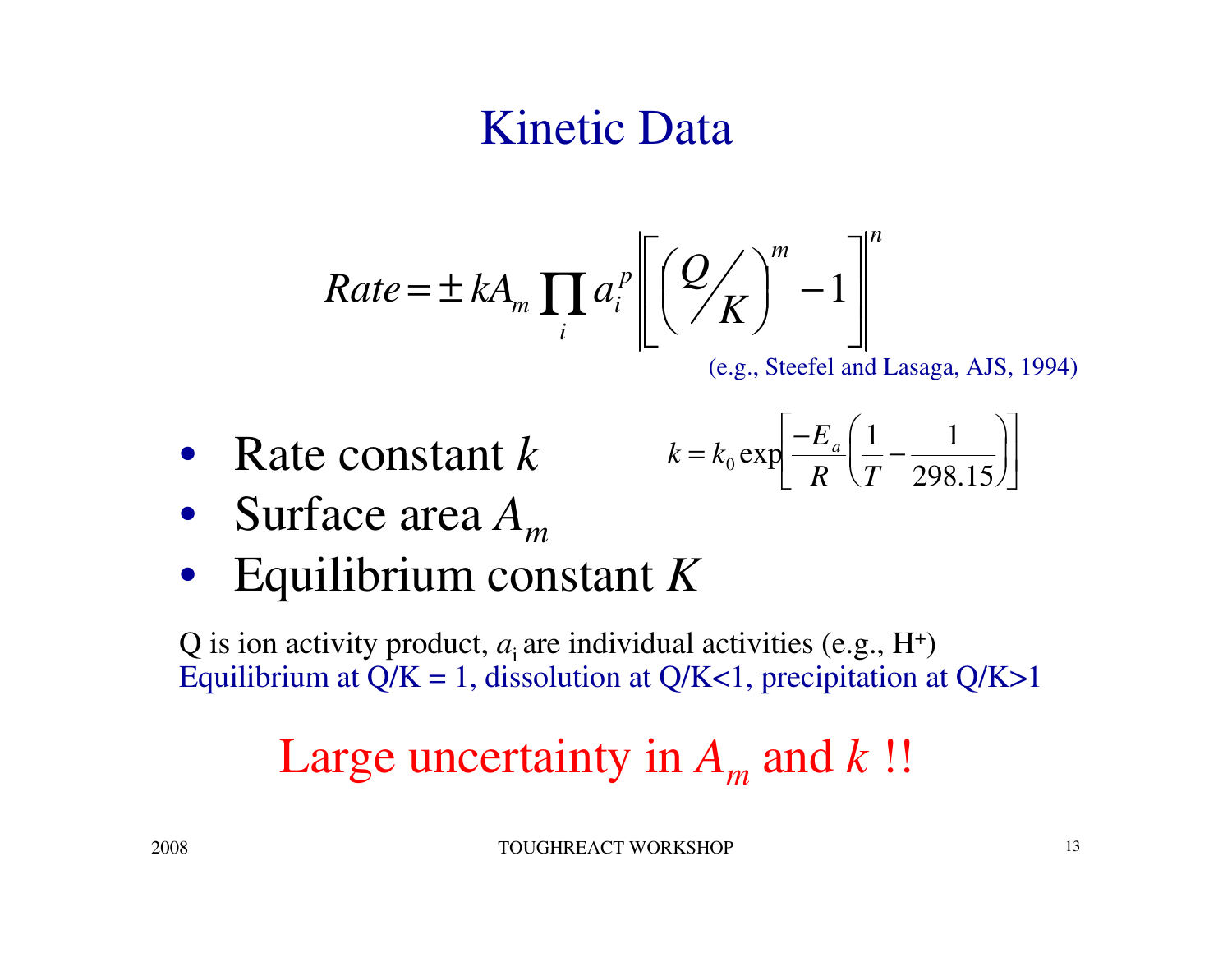#### Beware of Data/Model Limits (!)



Cool same geothermal brine from 200°C (pH 4.9, ionic strength 1.8)

This is mostly an effect of activity coefficient uncertainty at elevated temperature when dealing with concentrated solutions**5 3.0** 



TOUGHREACT WORKSHOP